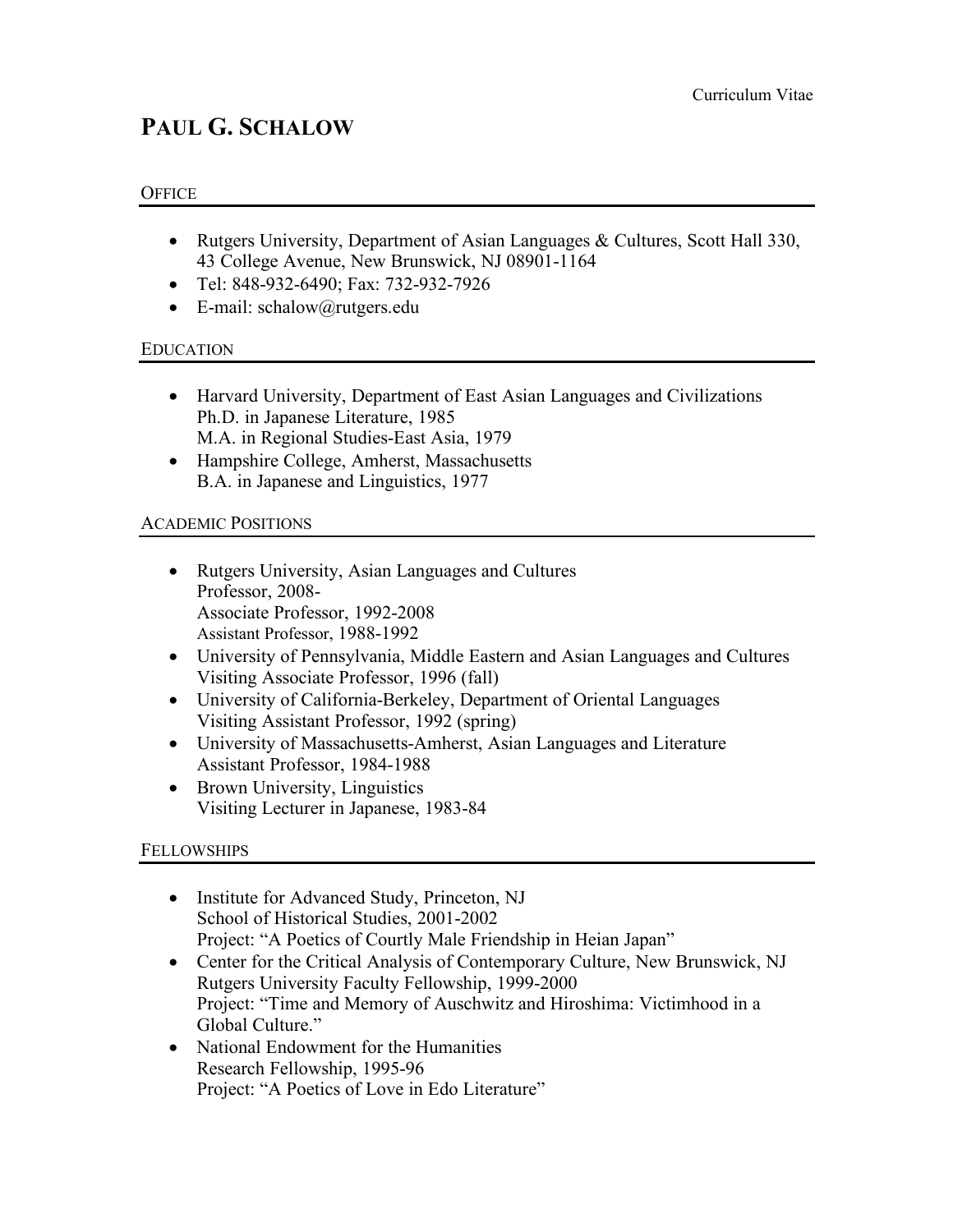- National Endowment for the Humanities Summer Seminar "Themes in Japanese Philosophy" Ohio State University, 1994 Project: "Love-Suicide and the Heresy of Romance in Edo Literature"
- The Japan Foundation Research Fellowship, 1989 Project: "Kana-zōshi on the Theme of Male Love, ca. 1625-1675"
- Institute for Advanced Study in the Humanities University of Massachusetts-Amherst Junior Faculty Fellowship, 1987 (spring) Project: "Cross-Cultural Methodologies in the Study of Sexuality: *nanshoku* in early-modern Japan"
- Fulbright Foundation Dissertation Fellowship, 1982-83 Project: "Study and Translation of Ihara Saikaku's *Nanshoku ōkagami (The Great Mirror of Male Love)"*
- Danforth Foundation Graduate Fellowship, 1977-81
- Rotary International High School Exchange Fellowship, 1970-71

# GRANTS & PRIZES

- Japan Foundation \$5,000 Short-Term Research Fellowship, 2011 (summer)
- Association for Asian Studies \$5000 Northeast Asia Council Conference Grant, 2009 Project: Association of Japanese Literary Studies AJLS 2009 Annual Meeting, "Rethinking Gender in the Post-Gender Era."
- Japan Foundation \$2000 Small Conference Grant, 2009 Project: Association of Japanese Literary Studies AJLS 2009 Annual Meeting, "Rethinking Gender in the Post-Gender Era."
- Mellon Foundation, \$500 Mini-Grant for Collection Research, Zimmerli Art Museum, Rutgers University, 1997
	- Project: "From Text to Image in Japanese Art" (with Prof. Angela Howard)
- The Japan Foundation, \$35,000 Conference Grant, 1993 Project: "Rutgers Conference on Japanese Women's Writing"
- U.S.-Japan Friendship Commission \$1,000 Prize for the Translation of Japanese Literature, 1990
- Healey Foundation \$5,000 Research Grant, University of Massachusetts-Amherst, 1988 Project: "The Role of Narrative in Shaping Discourse on Male Love in  $17<sup>th</sup>$ Century Japan."
- American Council of Learned Societies \$500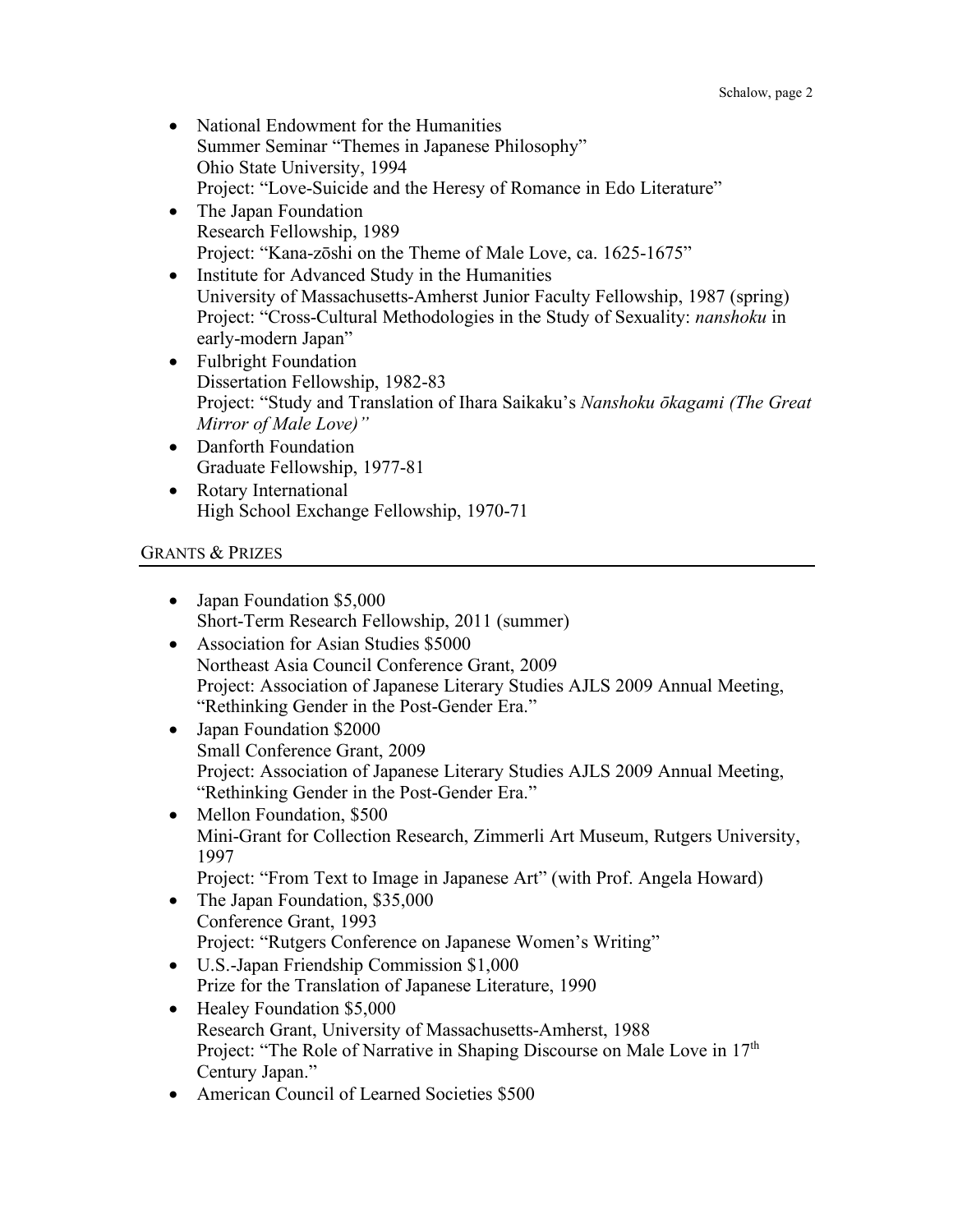Travel Grant, 1987

- The Japan Foundation \$5,000 Conference Grant, 1986 Project: "New England Regional Workshop on Japanese Language Pedagogy"
- Northeast Asia Council \$1,620 Project Support Grant, 1986 Project: "New England Regional Workshop on Japanese Language Pedagogy"

#### PUBLICATIONS

#### **Books**

- *A Poetics of Courtly Male Friendship in Heian Japan*. Honolulu: University of Hawai`i Press, 2007. 221 pp. (Nominated for the 2007 Warren-Brooks Prize for outstanding literary criticism.)
- *Japanese Civilization in the Modern World: Alcoholic Beverages*. Co-edited with Tadao Umesao & Shūji Yoshida. Osaka: Senri Ethnological Studies No. 64, National Museum of Ethnology (2003). 156 pp.
- *The Woman's Hand: Gender and Theory in Japanese Women's Writing*. Coedited with Janet A. Walker. Stanford: Stanford UP, 1996. 512 pp.
- *The Great Mirror of Male Love* by Ihara Saikaku. Translated, with an introduction, by Paul Gordon Schalow. Stanford: Stanford UP, 1990. 371 pp. (Awarded the U.S.-Japan Friendship Commission Prize for the Translation of Japanese Literature, 1990.) Spanish edition: *El Gran Espejo del Amor Entre Hombres: Episodios Entre Samurai, Monjes y Actors*. Buenos Aires: Interzona, 2003. 349 pp.

# **Journal Articles**

- "Fujiwara Yorinaga no kanbun nikki *Taiki*; jendā to janru wo megutte." Jōsai Kokusai Daigaku *Nihon kenkyū sentā kiyō* 6 (2011), pp. 1-8.
- "The Polymorphous Canon: Identity and Invention." Review article: *Canon and Identity—Japanese Modernization Reconsidered: Trans-Cultural Perspectives*, ed. Irmela Hijiya Kirschnereit (Berlin: Deutsches Institut für Japanstudien, 2000) and *Inventing the Classics: Modernity, National Identity, and Japanese Literature*, eds. Haruo Shirane and Tomi Suzuki (Stanford: Stanford UP, 2000). *Monumenta Nipponica*, 57:3 (Autumn, 2002) pp. 359-372.
- "The Polymorphous Canon: Identity and Invention." Review article: *Canon and Identity—Japanese Modernization Reconsidered: Trans-Cultural Perspectives*, ed. Irmela Hijiya Kirschnereit (Berlin: Deutsches Institut für Japanstudien, 2000) and *Inventing the Classics: Modernity, National Identity, and Japanese Literature*, eds. Haruo Shirane and Tomi Suzuki (Stanford: Stanford UP, 2000). *Monumenta Nipponica*, 57:3 (Autumn, 2002) pp. 359-372.
- "Five Portraits of Male Friendship in the *Ise monogatari*." *Harvard Journal of Asiatic Studies* 60:2 (2000) pp. 445-488.
- "Theorizing Sex/Gender in Early Modern Japan: Kitamura Kigin's *Maidenflowers* and *Wild Azaleas*." *Japanese Studies* 18:3 (1998) pp. 247-263.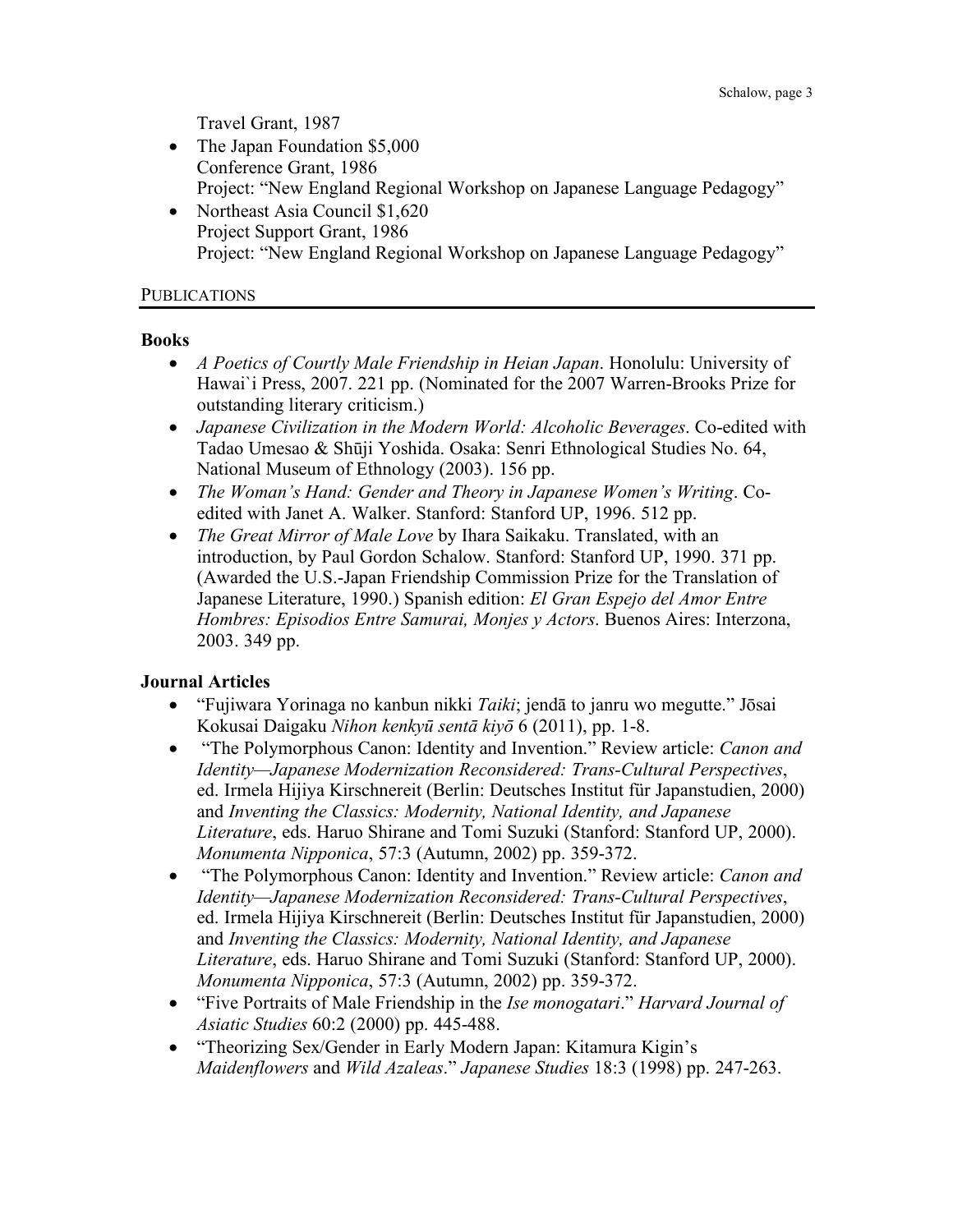- "Formulating a Theory of Women's Writing in  $17<sup>th</sup>$ -Century Japan: Kitamura Kigin's *Ominaeshi monogatari (Tales of a Maidenflower)*." *Early Modern Japan: An Interdisciplinary Journal* 5:2 (1995) pp. 14-18.
- "Josei no nanshoku ron [A Female Discourse on Male Love]." *Bungaku* 6:1 (1995) pp. 67-71.
- "The Invention of a Literary Tradition of Male Love: Kitamura Kigin's *Iwatsutsuji*." *Monumenta Nipponica* 48:1 (1993) pp. 1-31.

# **Chapters in Books**

- "Ihara Saikaku and Ejima Kiseki: the literature of urban townspeople." In Haruo Shirane, Tomi Suzuki, and David Lurie, eds. *Cambridge History of Japanese Literature.* Cambridge: Cambridge UP, 2016. 415-423.
- "Kanbun nikki no naimensei o yomu—Fujiwara Yorinaga *Taiki* o chūshin ni." In Obara Jin, ed. *Gyokuyō ronshū*. Tokyo: Bensei Shuppan, 2013.
- "Auschwitz and Hiroshima: Economies of Victimization, Communities of Empathy." In Judit Árokay, Verena Blechinger-Talcott, and Hilaria Gössmann, eds. *Essays in Honor of Irmela Hijiya-Kirschnereit*, Munich: Iudicium, 2008. pp. 409-426.
- "Figures of Worship: Responses to Onnagata on the Kabuki Stage in Seventeenth-Century Japanese Vernacular Prose." In Minoru Fujita and Michael Shapiro, eds. *Transvestism and the Onnagata Traditions in Shakespeare and Kabuki*. Kent: Global Oriental, 2006. pp. 59-70.
- "Dangerous Pleasure: The Discourse of Drink in Early-Modern Japan." In Tadao Umesao, Shūji Yoshida, and Paul Schalow, eds. *Alcoholic Beverages in Japanese Civilization*. Osaka: Senri Ethnological Studies No. 64, National Museum of Ethnology, 2003. pp. 77-88.
- "Kiken na tanoshimi: kinsei Nihon no shūron." In Umesao Tadao and Yoshida Shūji, eds. *Sake to Nihon bunmei*. Kōbundō, 2000. pp. 169-192.
- "Introduction." In Stephen D. Miller, ed. *Partings at Dawn: An Anthology of Japanese Gay Literature*. San Francisco: Gay Sunshine Press, 1996. pp. 10-19.
- "Seiyō ni okeru Saikaku kenkyū to *Nanshoku ōkagami* no ichizuke." In *Saikaku shintenbō*. Tokyo: Benseisha, 1993. pp. 286-306.
- "Spiritual Dimensions of Male Beauty in Japanese Buddhism." In Michael L. Stemmeler & José Ignacio Cabezón, eds. *Religion, Homosexuality, and Literature*. Las Colinas, Texas: Monument Press, 1992. pp. 75-94. Reprinted in Winston Leyland, ed. *Queer Dharma: Voices of Gay Buddhists*. San Francisco: Gay Sunshine Press, 1998. pp. 107-124.
- "Kūkai and the Tradition of Male Love in Japanese Buddhism." In José Ignacio Cabezón, ed. *Buddhism, Sexuality, and Gender*. New York: SUNY Press, 1992. pp. 215-30. Reprinted as "The Legend of Kūkai" in Winston Leyland, ed. *Queer Dharma: Voices of Gay Buddhists*. San Francisco: Gay Sunshine Press, 1998. pp. 90-106.
- "Literature and Legitimacy: Uses of Irony and Humor in  $17<sup>th</sup>$ -Century Japanese Depictions of Male Love." In Wimal Dissanayake & Steven Bradbury, eds. *Literary History, Narrative, and Culture*. Honolulu: University of Hawaii Press, 1989. pp. 53-60.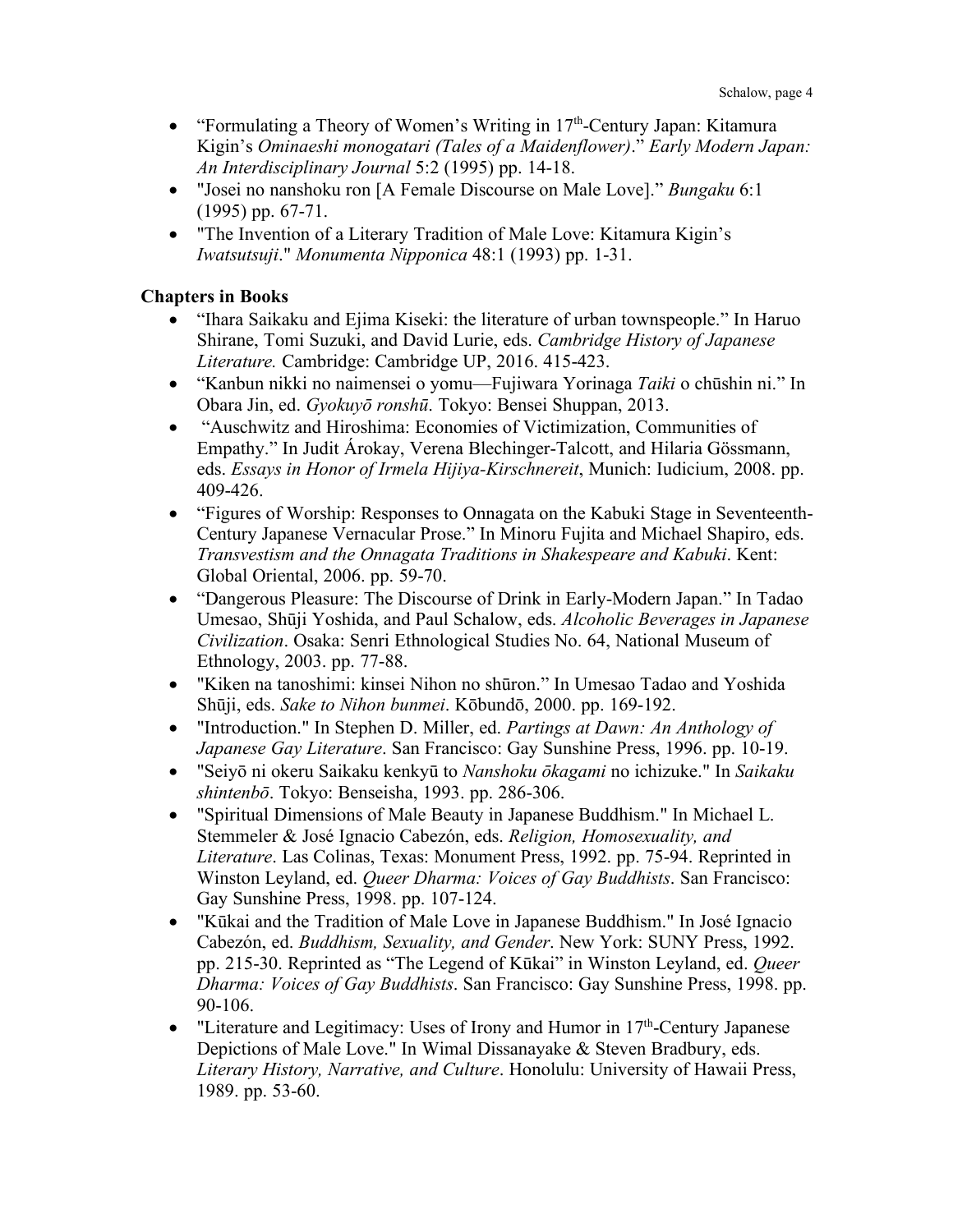• "Male Love in Early Modern Japan: A Literary Depiction of the 'Youth'." In Martin Duberman, Martha Vicinus, & George Chauncey, eds. *Hidden From History: Reclaiming the Gay and Lesbian Past*. New York: New American Library, 1989. pp. 118-128.

### **Proceedings**

- "Exile from Heian: Journeying as a Pretext for Male Friendship in *The Tale of Ise* and *The Tale of Genji*." In Eiji Sekine, ed. *Proceedings of the Association of Japanese Literary Studies*. Purdue University, Vol. 7, 2007. pp. 1-7.
- "Kimi to ware no shigaku: Heian chūki no otoko no yūai." In Miki Norito, ed. *Nihon bungaku kōenkai kōenroku*. Nihon Kenkyū Center, Jōsai International University, Chiba, Japan, 2004. pp. 1-10.
- "Response to 'The Rhythm and Play of Flesh and Words'." In Sumie Jones, ed. *Imaging/Reading Eros* (Proceedings for the Conference on Sexuality and Edo Culture, 1995). East Asian Studies Center, Indiana University, Bloomington, 1996. pp. 139-141.
- "Love in Edo Literature." *Proceedings of the Kyoto Conference on Japanese Studies, 1994* (vol. 3) pp. 357-365.

#### **Book Reviews**

- Thomas Harper and Haruo Shirane, *Reading the Tale of Genji: Sources from the First Millenium.* Reviewed in *Japanese Studies* (Feb. 17, 2017) 3 pp.
- Jim Reichert, *In the Company of Men*. Reviewed in *Monumenta Nipponica* 62:2 (2007) pp. 17-20.
- John Treat, *Great Mirrors Shattered: Homosexuality, Orientalism, and Japan*. Reviewed in *Monumenta Nipponica* 56:2 (2001) pp. 287-289.
- Timon Screech, *Sex and the Floating World: Erotic Images in Japan 1700-1820*. Reviewed in *Journal of Japanese Studies* 26:2 (2000) pp. 419-22.
- Gary Leupp, *Male Colors: The Construction of Homosexuality in Tokugawa Japan*. Reviewed in *Journal of Japanese Studies* 23:1 (1997) pp. 196-201.
- Andrew Markus, *The Willow in Autumn: Ryūtei Tanehiko, 1783-1842*. Reviewed in *Journal of Japanese Studies* 20:2 (1994) pp. 523-28.
- Andrew Gerstle, ed. *18th-Century Japan*. Reviewed in *Monumenta Nipponica* 45:3 (1990) pp. 363-65.
- Robert Leutner, *Shikitei Sanba and the Comic Tradition in Edo Fiction*. Reviewed in *Journal of Asian Studies* 46:1 (1987) pp. 158-59.
- Lane Dunlop, tr. *A Late Chrysanthemum.* Reviewed in *Kirkus Review* LIV:8 (April 15, 1986) pp. 562-63.

# SELECTED CONFERENCE PAPERS, DISCUSSANT'S RESPONSES, AND INVITED LECTURES

- Response to Kimura, Saeko ""Les femmes et le corps ingouvernable" at the symposium *La littérature classique japonaise et le sujet féminin*. Centre d'Études Japonaises-INALCO & CRCAO-Université Paris Diderot, France. March 2018.
- "Memorializing Fujiwara no Yorinaga (1120-1156) in Kamakura Period *Setsuwa* Tales." Ostasiatisches Seminar, Free University-Berlin, Germany. Dec. 2016.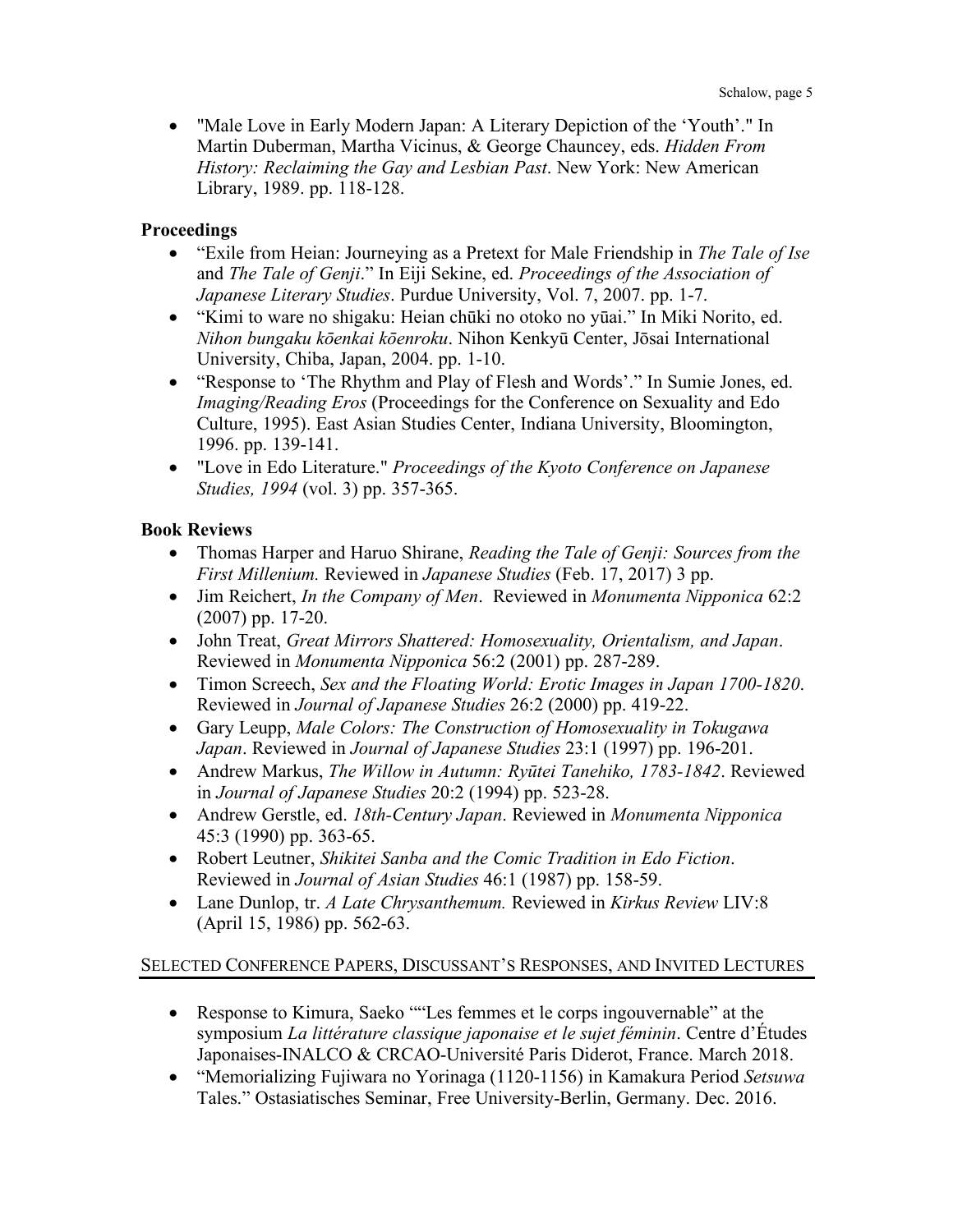- Lecture series on Ōba Minako, Takahashi Takako, and Hayashi Kyōko. Graduate Seminar in Contemporary Japanese Women's Writing. Jōsai International University, Tokyo. Oct. 2016.
- "Remembering Yorinaga: Institutional memory in the Heian Japanese court." Second European Association of Japanese Studies EAJS Conference in Japan, Kobe University, Japan. Sept. 2016.
- "Five keys to understanding globalization." Keynote address, Model United Nations, Philadelphia, PA. 2016.
- "Reading interiority in Fujiwara no Yorinaga's *Taiki*: towards a theory of male subjectivity in Heian court diaries." Centre de recherché sur les civilisations de l'Asie Orientale, *Journée d'étude international*: *Expression de soi en Chine et au Japon du Moyen âge à l'époque modern,* Université Paris-Diderot, France. 2015
- "Hiroshima Peace Memorial: The Atomic Dome as a contested site of memory." Special lecture to Japanese Program, Université Paris-Diderot, France. 2015.
- "Discourses of victimization in East Asia: Hiroshima Peace Memorial as a site of competing and evolving memory." Tenth Nordic Association of Japanese Studies NAJS Conference, Helsinki, Finland. 2014.
- "The 'Honor World' and its transformation in early Edo Japan: exploring the moral philosophy of Yagyū Munenori, Miyamoto Musashi, and Yamamoto Tsunetomo in relation to Saikaku's fiction." *Journée d'étude internationale: Le guerrier dans la littérature japonaise de l'époque d'Edo (17e siècle),* Université Paris-Diderot, France. 2014.
- "Generic innovation and male self-representation in Fujiwara Yorinaga's *Taiki*." Annual Conference of the Nordic Association of Japanese and Korean Studies NAJAKS, University of Bergen, Norway. 2013.
- "Issues of gender and genre in Fujiwara Yorinaga's court diary *Taiki*." Special lecture to Japanese Division, Central China Normal University, Wuhan, China. 2013.
- "Fujiwara Yorinaga no kanbun nikki *Taiki*: jendā to janru o megutte." Lecture series *Jimbutsu de kataru nihon bunka*, Japan Study Center, Jōsai International University, Chiba, Japan. 2010.
- "Gender and Subjectivity in Japanese Poetry of Male Friendship." Faculty panel presentation, *Gender Identity, Sexuality, Social Justice Issues*. Rutgers Libraries Diversity Education Initiative, Rutgers University, New Brunswick, NJ. 2009.
- Panel discussant. *Countering Global Tragedy in Japan and Sudan.* Urban Issues Institute, Essex County College, Newark, NJ. 2009.
- "Resources for Teaching the Atomic Bombings of Japan." *Teaching Asia Workshop*. Mid-Atlantic Region Association for Asian Studies, Rutgers University, New Brunswick, NJ. 2008.
- "Reading/Misreading the Tale of Genji." Invited presentation at Symposium on Undergraduate Teaching "Building Literary Toolboxes," Program in Comparative Literature, Rutgers University, New Brunswick, NJ. 2008.
- "The Interplay of Illustration and Text in Saikaku's Tales." Invited presentation, "Narrative, Narrativehood, Narrativity, and Nonnarrative in Japanese Prose of the Edo Period," Universita' Pontificia Salesiana, Rome, Italy. 2007.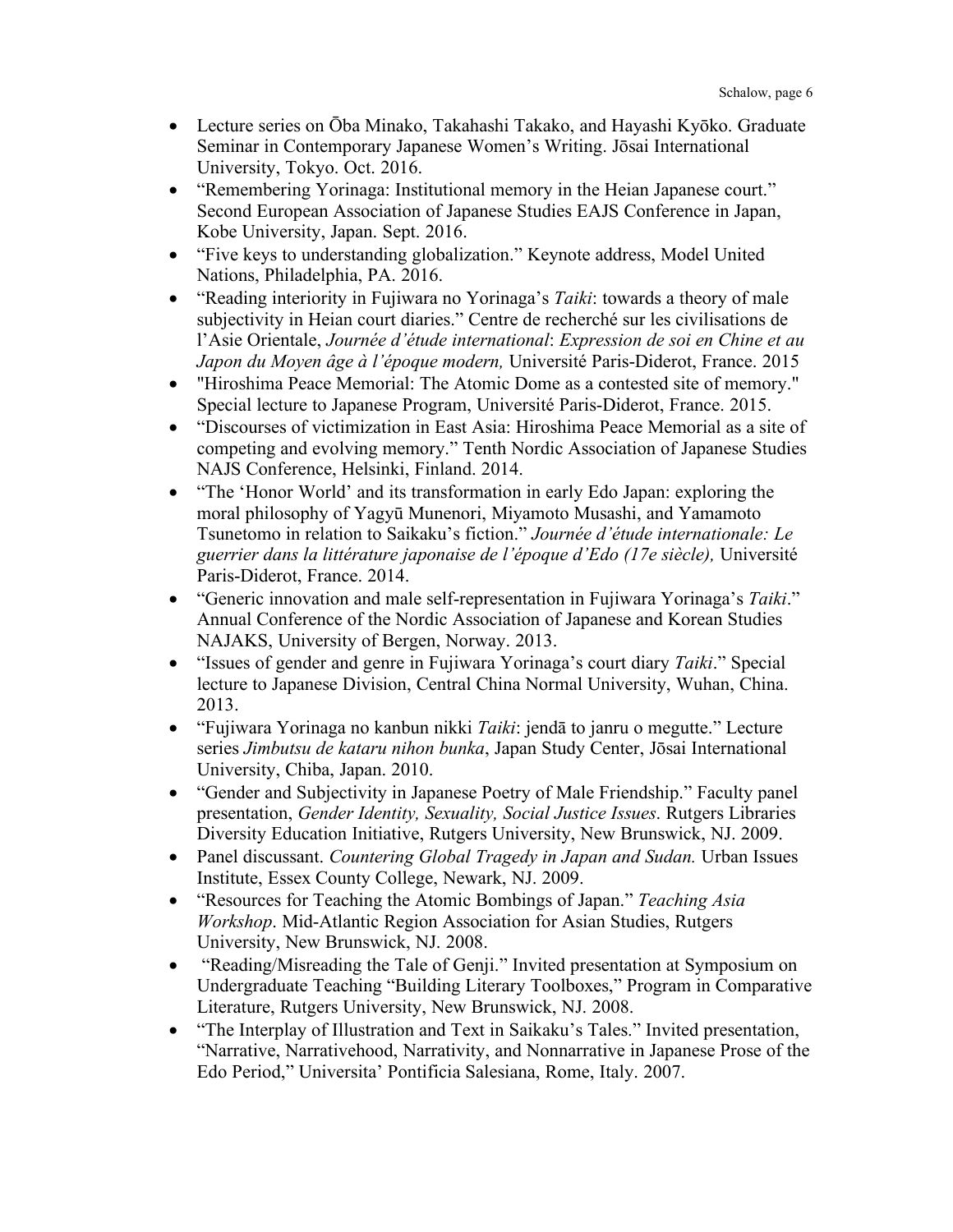- "Male Friendship in Japanese Court Literature: Rhetorical Structures and the Hope of Transcendence." Guest Lecture, Ostasiatisches Seminar, Free University, Berlin, Germany. 2006.
- Discussant: "Gender, Performance, and Modernity." Conference on New Gender Constructs, Heidelberg University, Germany. 2004.
- "Heian chūki no okeru yūai no shigaku." Guest Lecture, Dōshisha University, Kyoto, Japan. 2004.
- "A Lover of Women and a Friend of Men: The Hero in Mid-Heian Court Literature." Distinguished Speaker Series, German Institute for Japanese Studies, Tokyo, Japan. 2003.
- "Kimi to ware no shigaku: Heian chūki no otoko no yūai." Japanese Literature Lecture Series, Jōsai International University, Chiba, Japan. 2003.
- "A Poetics of Courtly Male Friendship in Heian Japan." Annual Distinguished Scholar Lecture, Trinity College, Hartford, CT. 2002.
- "Friendship as a Way of Life in Heian Japan." School of Historical Studies Colloquium, Institute for Advanced Study, Princeton, NJ. 2001.
- Panelist: "Trauma Themes in Undergraduate Curricula." Annual Conference on Undergraduate Teaching. Rutgers University, New Brunswick, NJ. 2000.
- Discussant: "Translating from a Language One Does Not Know." Graduate Transliteratures Project. Rutgers University, New Brunswick, NJ. 2000.
- "Time and Memory of Auschwitz and Hiroshima: Victimhood in a Global Culture." Center for the Critical Analysis of Contemporary Culture, Rutgers University, New Brunswick, NJ. 2000.
- Discussant and Chair: "Philosophy, Religion, and Culture." Graduate Student and Secondary Schools Teacher Symposium on Japanese Studies, Seton Hall University, South Orange, NJ. 1998.
- Discussant: "Creative Women of Late Tokugawa Japan." Association for Asian Studies Annual Meeting, Washington, D.C. 1998.
- "Ōta Nanpo to Kitamura Kigin: Edo kōki no nanshoku no yukue." International Research Center for Japanese Studies, Kyoto, Japan. 1998.
- "Paradigms of Male Friendship in the *Ise Monogatari*." The Harry S Truman Institute for the Advancement of Peace, Hebrew University, Jerusalem, Israel. 1998.
- "A Poetics of Male Friendship in the *Ise Monogatari*." East Asian Languages and Cultures Faculty Lecture Series, Rutgers University, New Brunswick, NJ. 1998.
- "The Gender of Drink in Early Modern Japan." East Asia Colloquium, University of Pennsylvania, Philadelphia, PA. 1997.
- Organizer & Chair: "Overtext: The Play of Multi-layered Reading in Edo Texts and Images." Association for Asian Studies Annual Meeting, Chicago, IL. 1997.
- "Dangerous Pleasures: Gender and Drink in Early Modern Japan." Taniguchi Symposium on Saké in Japanese Culture, National Museum of Ethnology, Osaka, Japan. 1996.
- "The Manly Image in Edo Culture." Lecture in Conjunction with the Weston Exhibit of Lacquerware *Inrō* (Medicine Boxes). Johnson Museum of Art, Cornell University, Ithaca, NY. 1996.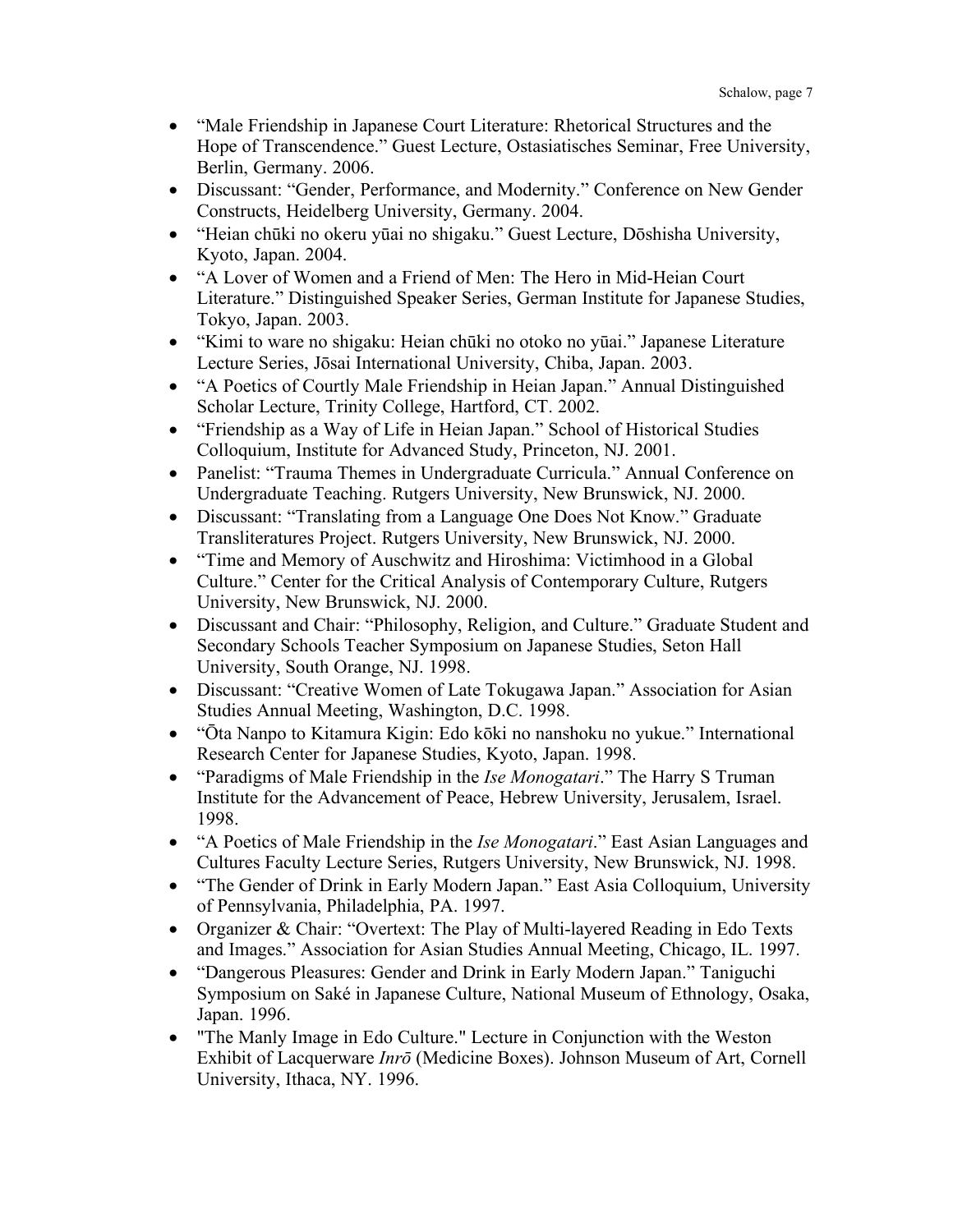- "Bridging and Substitution as Mechanisms of Desire in *The Tale of Genji*." In panel "Erotic Dimensions of *The Tale of Genji*," Association for Asian Studies Annual Meeting, Honolulu, HI. 1996.
- "Theorizing Sex/Gender in Early Modern Japan: Kitamura Kigin's *Maidenflowers* and *Wild Azaleas*." Social Science Research Center Seminar, Princeton University, Princeton, NJ. 1995.
- Discussant: "The Rhythm and Play of Flesh and Words." International Conference on Sexuality and Edo Culture 1750-1850, Indiana University, Bloomington, IN. 1995.
- "Figures of Worship: The Response to Boys on the Kabuki Stage in  $17<sup>th</sup>$ -Century Japanese Vernacular Prose." International Conference on Cross-Gender Casting in Kabuki and Shakespeare, Seiwa University, Nishinomiya, Japan. 1995.
- "Formulating a Theory of Women's Writing in 17<sup>th</sup>-Century Japan: Kitamura Kigin's *Ominaeshi monogatari*." In panel "What's 'Early Modern' and 'Japanese' About Early Modern Japan?" Association for Asian Studies Annual Meeting, Washington, DC. 1995.
- "Love in Edo Literature." Kyoto Conference on Japanese Studies, International Research Center for Japanese Studies, Kyoto, Japan. 1994.
- Discussant: "Ihara Saikaku's Women." Washington and Southeast Region Japan Seminar, University of William and Mary, Williamsburg, VA. 1994.
- "Today's Tales of Yesterday." In panel "Gender and Power in Medieval Japanese Texts—New Directions in Research and Teaching." Association for Asian Studies Mid-Atlantic Regional Conference, Ramapo College, Rahway, NJ. 1993.
- Discussant: "Travel in the Arts and Literature of Tokugawa Japan." Association for Asian Studies Mid-Atlantic Regional Conference, West Chester University, West Chester, PA. 1992.
- "Buddhist Thought in  $17<sup>th</sup>$ -Century Discourses of Sexuality." East Asian Faculty Colloquium, University of California-Berkeley, 1992.
- Discussant: "The Subversive Role of Fantasy in Contemporary Japanese Fiction." Association for Asian Studies Annual Meeting. Washington, DC. 1992.
- "Conceptions of Love in Haikai Poetics." Regional Seminar on Japan, University of California-Berkeley. Berkeley, CA. 1992.
- "Religion, Ethics, and the Art of Love in Tokugawa Japan." Program on Popular Japanese Culture, Stanford University. Stanford, CA. 1992.
- "Spiritual Dimensions of Male Beauty in Japanese Buddhism." American Academy of Religion Annual Meeting, New Orleans, LA. 1990.
- "Literature and Legitmacy: Uses of Irony and Humor in  $17<sup>th</sup>$ -Century Depictions of Male Love in Japan." Conference on Literary History East and West, University of Hawaii and East-West Center, Honolulu, HI. 1988.
- "Buddhism and Gender: The Legend of Kūkai." American Academy of Religion Annual Meeting, Boston, MA. 1988.
- "Yukio Mishima's *Temple of Dawn.*" Brattleboro Museum & Art Center, Brattleboro, VT. 1988.
- "The Study of Ihara Saikaku in the West." Colloquium Orientologicum, University of Massachusetts-Amherst. 1985.